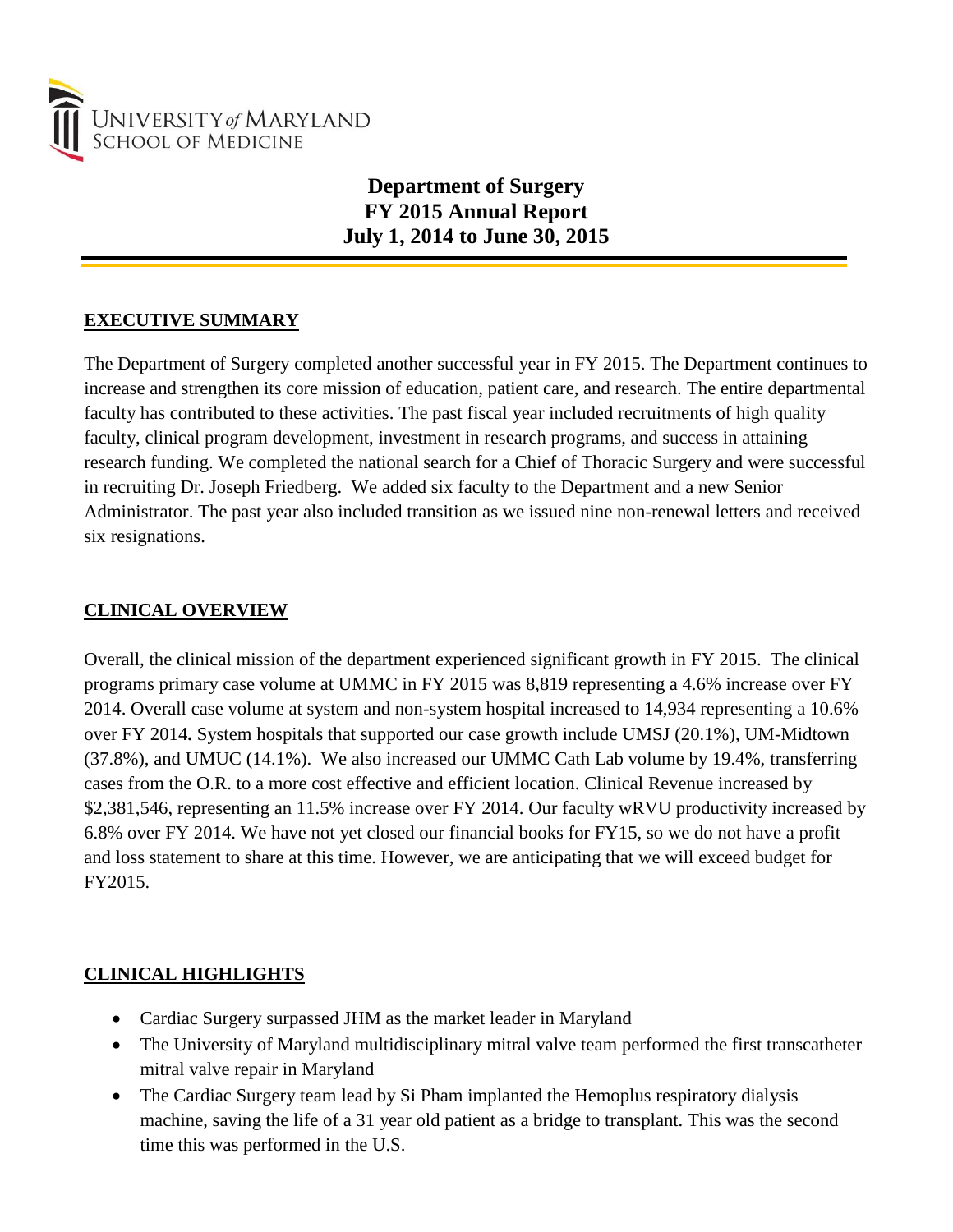- Established cardiac surgery program at the Dimensions/Prince Georges Hospital completing 85 cases in FY15
- The University of Maryland established the Mesothelioma and thoracic oncology treatment and research center – The most comprehensive mesothelioma center in the country
- UMMC established the thoracic intermediate unit (TIMC) The first fully integrated general thoracic nursing unit in the region
- Performance of the first robotic thoracic surgical procedure at the UMMC
- Thoracic Surgery team initiation of Multidisciplinary Airway and Esophageal Programs
- Thoracic Surgery team initiation of Lung Cancer Screening and Thymic Disorder Programs
- Liver Transplant program surpassed JHM as the market leader in Maryland
- Transplant Team established a 1-mth observational training program for Dow University of Health Sciences, Karachi, Pakistan

# **COST SAVINGS INITIATIVE (CSI)**

- With implementation of Maryland's All-Payer Hospital System Modernization Initiative, the HSCRC has initiated a model with a shared goal to develop a health care system that enhances patient care, improves health outcomes and lowers costs.
- In FY15 the Department of Surgery partnered with the UMMC to develop a shared cost savings initiative with the goal to review all inpatient operations and incorporate efficiencies to reduce UMMC's surgical costs while maintaining patient safety, improving quality and outcomes.
- Dr. Bartlett commissioned the Department's four largest divisions (Cardiac, General/Surgical Oncology, Transplant & Vascular surgery) to take on this challenge.
- Everything from LOS and readmissions to supply chain standardization, blood usage and pharmaceuticals were reviewed.
- The Department worked with the UMMC to setup a transitional care center (TCC) to monitor post-operative patient outcomes and manage readmissions
- The Department worked with the UMMC to diligently review pre-operative and post-operative LOS patterns, changing rounding times and working closely with nursing, rehab, case management and patient's families to discuss patient needs so efficient patient discharges could be achieved
- FY15 savings to UMMC =  $$2,338,425$
- FY15 Incentive to Surgery =  $$467,685$
- The Department will continue this initiative in FY16

# **RESEARCH**

- 109 Grant Applications this Fiscal Year
- 22 New NIH applications
- 10 NIH sub-contract applications
- 20 other-Federal applications
- 57 Corporate and Foundation sponsored applications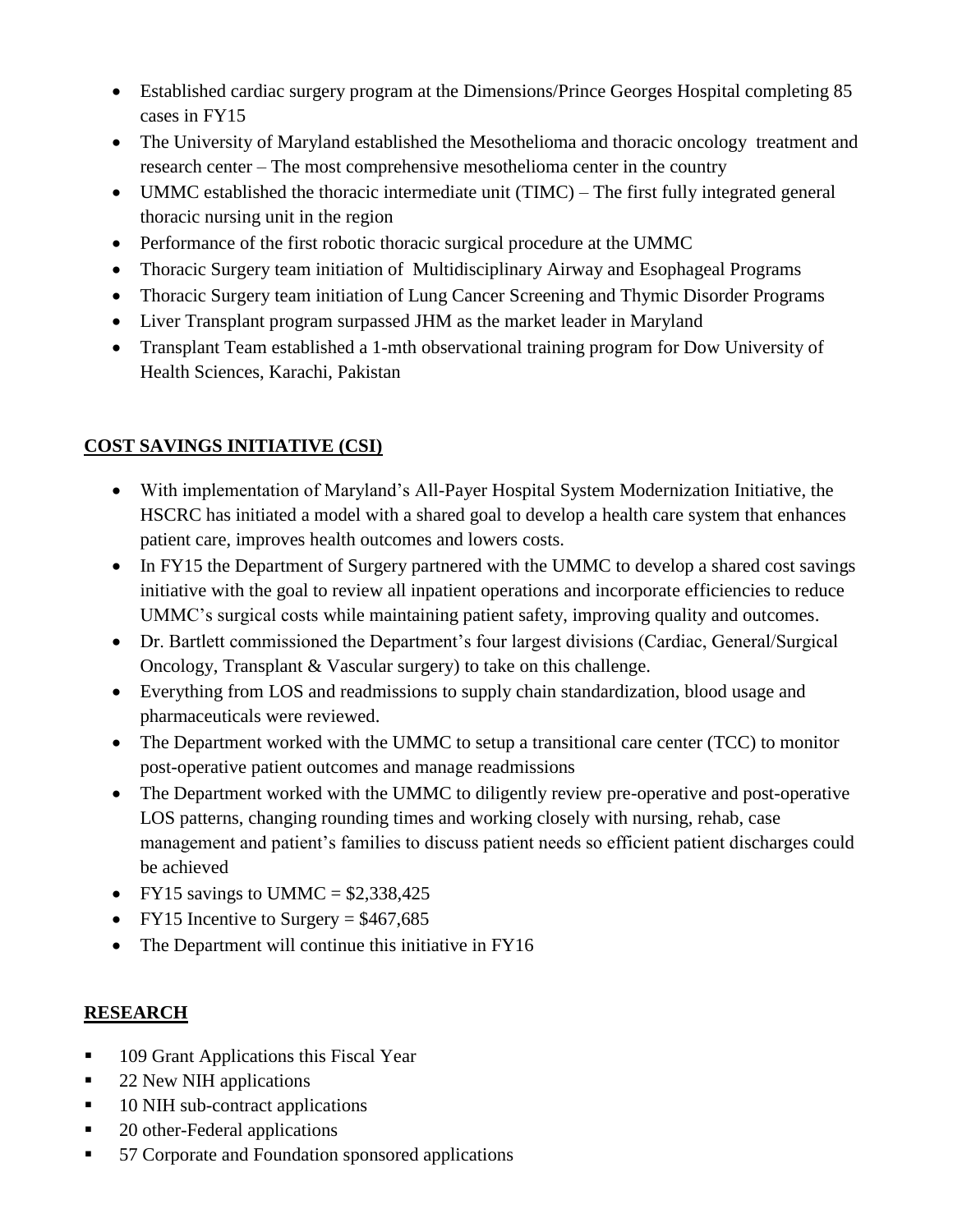- 55 new awards TO Date
- 8 NIH awards/sub-contracts
- 10 other-Federal awards
- 37 Corporate or Foundation award
- **•** Department of Surgery ranked  $21<sup>th</sup>$  in NIH funding for all Departments of Surgery in CY 2014 up from  $24<sup>th</sup>$  in CY2013

### **Notable New Awards:**

- A \$1.8M gift from United Therapeutics to the UMBF in support of Dr. Pierson's lung xenotransplantation research.
- An extension of NIH U01 grant for Dr. Pierson's study of Immunomodulation for Heart Allograft Tolerance and renewal of an NIH U19 subcontract for a project to study the Coagulation and Adhesion Pathway to Protect Lung and Liver Xenografts
- Two grant awards from the Air Force Office of Sci. Research for Dr. Stein 's work, Transport Assessment for Critical Traumatic Injuries, and for Assessing the Impact of Standard-practice Ventricular Drainage
- A \$250K annual grant from the Living Legacy Foundation to support Transplant and Cardiac Surgery projects
- MII award from MD TEDCO for Dr. Xu's Development of Anti-Thrombosis Antibody
- Two new NIH R01 awards for Dr. Bromberg's work on the Role of Lymphotoxin in the Induction and Migration of Regulatory T cells and on the Role of Laminins in Lymph Node Structure and Function

### **Submitted NIH RO1 Proposals, Pending Review**

- Dr. Bromberg for a study of microbiota as a target to improve transplant outcomes
- Dr. Wang for a renewal of his Surgical Studies of Gut Permeability
- Dr. Kaushal for the Proteomic Characterization of Resident Cardiac Stem Cells
- Dr. Stickland for a study titled, "Mechanisms by which LRP1 protects the Vasculature"
- Dr. Winkles for a proposal to study the Role of TWEAK/Fn14 pathway activation in tumor cell metastatic colonization

### **Division Awards**

### **CARDIAC**

• Pablo Sanchez was awarded the F. Griffith Pearson Fellowship at Association for Thoracic Surgery and presented during the General Thoracic Surgery Forum entitled: A Novel Large Animal Model of Acute Respiratory Distress Syndrome Induced by Mitochondrial Products

### **THORACIC**

• Basic Science grant application submitted by Dr. James Donahue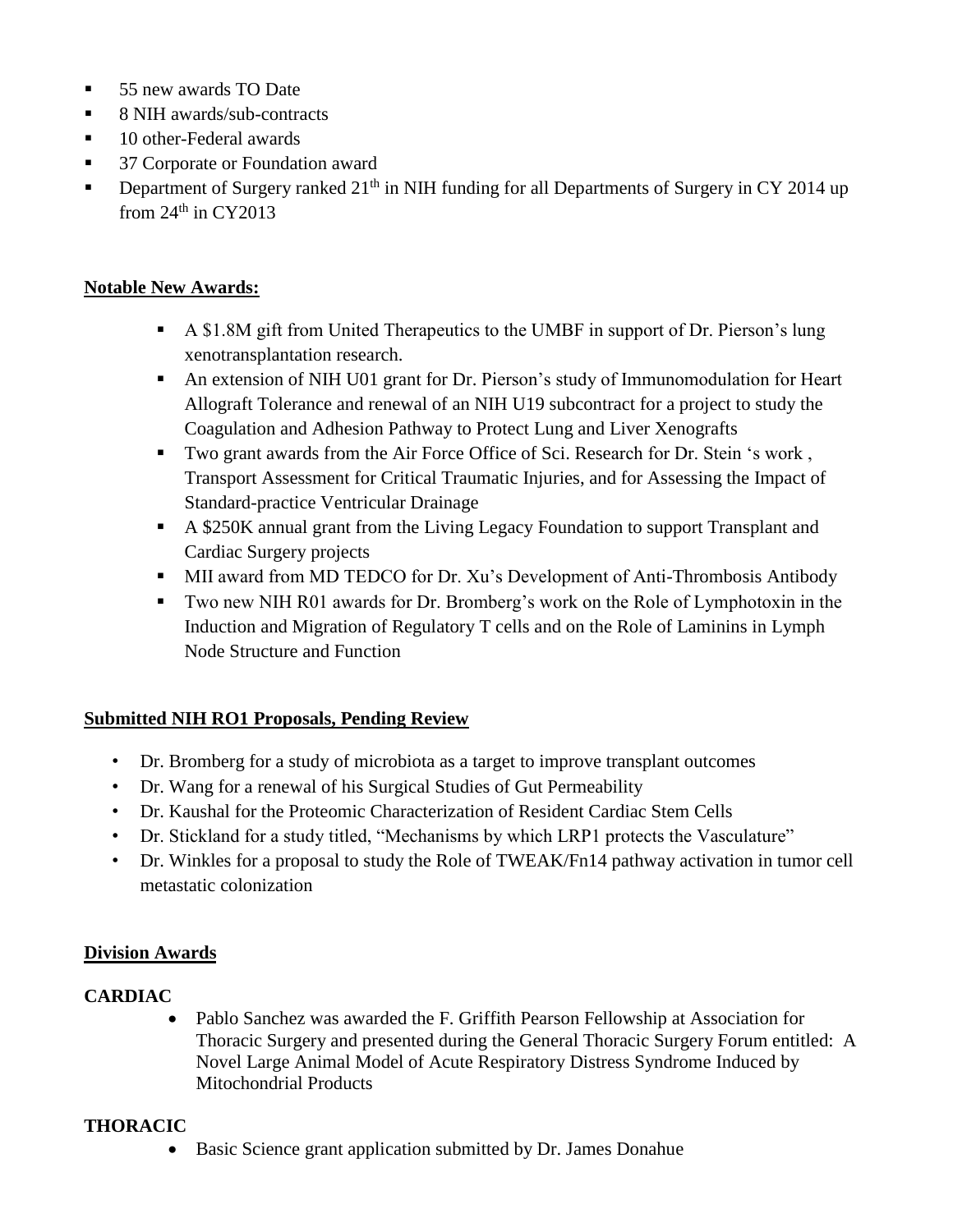- Epidemiologic research grant application submitted by Dr. Shamus Carr
- Cross-Campus collaboration established between Dr. Joseph Friedberg (Baltimore Campus) and Dr. Zhihong Nie, nano researcher, Department of Chemistry (College Park)
- Dr. Linda Martin name lead investigator on Alliance lung cancer clinical trial
- Dr. Joseph Friedberg and Melissa Culligan RN, MS to take lead role in International Thymic Malignancy Interest Group trial for Stage IVa Thymic Tumors
- Initiation of collaborative program integrating lung cancer screening and micro RNA and metabolic products detection for non-small cell lung cancer
- DOD Congressionally Directed Medical Research Program Idea Award Pre-Application Grant submission – *"Combining rare earth nanophospors, radioisotopes, biodegradable plasmonic nanovessicles and immunotherapy for Photobrachytherapy, a new treatment for mesothelioma"* June 2015
- Grant Application Mesothelioma Applied Research Foundation *"Combining rare earth nanophospors, radioisotopes, biodegradable plasmonic nanovessicles and immunotherapy for Photobrachytherapy, a new treatment for mesothelioma"* July 2015

### **UROLOGY**

• Minhaj Siddiqui is leading the prostate cancer focal therapy study which will use MRI fusion technology to precisely locate a prostate tumor and direct treatment directly to the tumor instead of having to treat or remove entire prostate

### **VASCULAR**

- Rishi Kundi received the Mentored SVS Clinical Grant
- Brajesh Lal received Crest 2 Registry Grant

### **RESEARCH OVERVIEW**

#### **Table 1: New Awards Comparison – Fiscal Year 2015 vs. Fiscal Year 2014**

| <b>New Sponsor Award</b>      | <b>FY2015</b> | <b>FY2014</b> | <b>Variance</b> |
|-------------------------------|---------------|---------------|-----------------|
|                               |               |               |                 |
| NIH direct awards             | \$5,002,041   | \$5,092,625   | $-590,584$      |
| NIH sub-contracts             | \$4,086,192   | \$2,905,172   | \$1,181,020     |
| Corporate                     | \$958,834     | \$913,861     | \$44,973        |
|                               |               |               |                 |
| DOD direct and sub-contracts  | \$2,263,538   | \$2,462,875   | $-$199,337$     |
| Foundation, State, Other Non- |               |               |                 |
| profit                        | \$605,790     | \$1,452,862   | $-$847,072$     |
|                               |               |               |                 |
| Total                         | \$12,916,395  | \$12,827,395  | \$89,000        |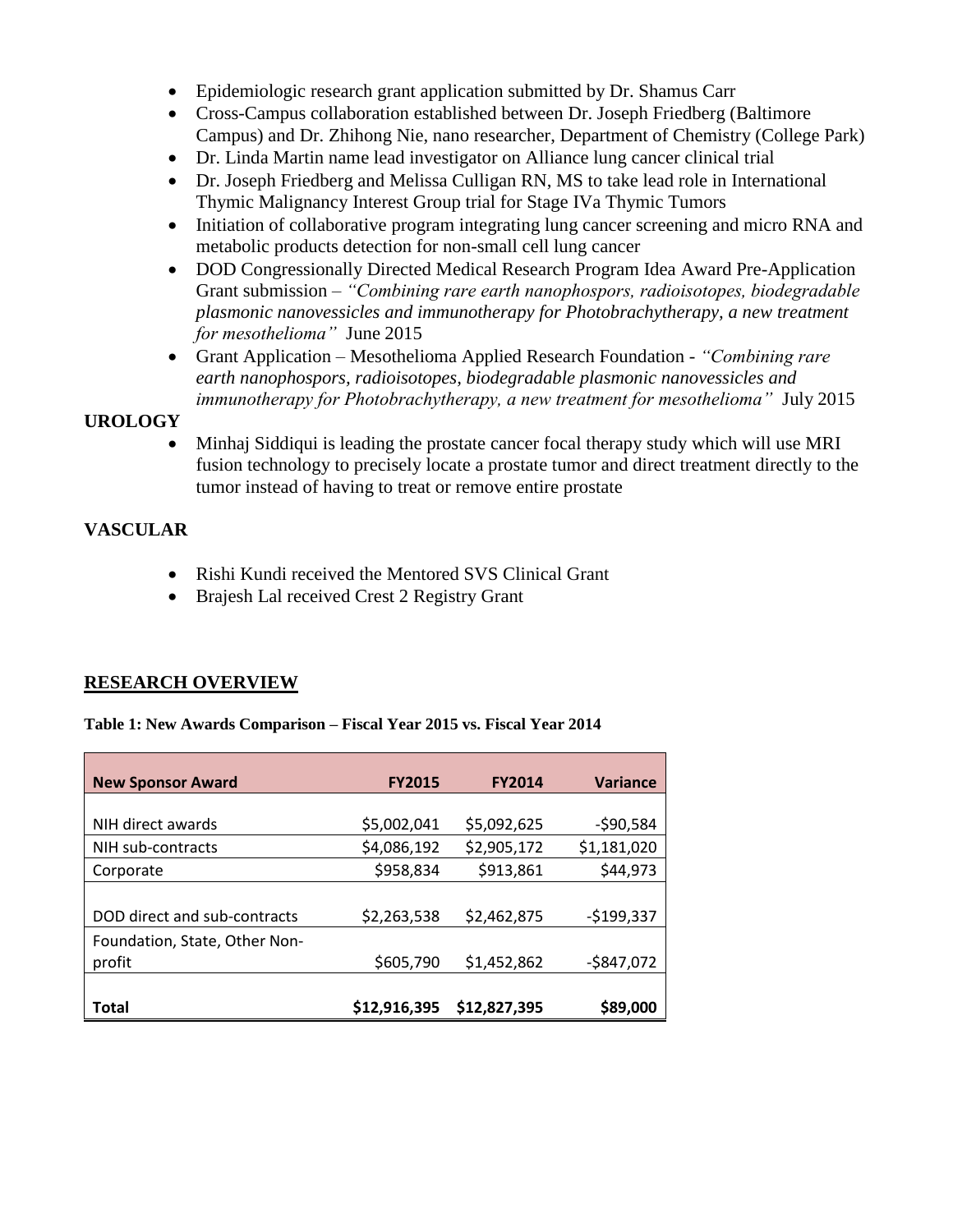| <b>FY15 vs FY14 Revenues from Awards</b> |                                                   |              |             |  |  |
|------------------------------------------|---------------------------------------------------|--------------|-------------|--|--|
|                                          | <b>FY2015</b><br><b>Variance</b><br><b>FY2014</b> |              |             |  |  |
|                                          |                                                   |              |             |  |  |
| <b>Common Trust</b>                      | \$57,834                                          | \$30,507     | \$27,327    |  |  |
| <b>Federal Standard:</b>                 |                                                   | \$0          | \$0         |  |  |
| <b>DOD</b>                               | \$1,489,326                                       | \$936,933    | \$552,393   |  |  |
| IPA/Contract                             | \$660,248                                         | \$480,936    | \$179,312   |  |  |
| <b>NHTSA</b>                             | \$0                                               | \$0          | \$0         |  |  |
| <b>NIH</b>                               | \$5,426,215                                       | \$6,068,818  | $-$642,603$ |  |  |
| <b>Non-Gov. Deliverable:</b>             |                                                   | \$0          | \$0         |  |  |
| Corporate                                | \$1,919,768                                       | \$1,355,124  | \$564,644   |  |  |
| <b>DOD Subcontract</b>                   | \$0                                               | \$0          | \$0         |  |  |
| Foundation                               | \$287,445                                         | \$176,825    | \$110,620   |  |  |
| Other non-profit                         | \$2,000                                           | \$0          | \$2,000     |  |  |
| <b>NIH Subcontract</b>                   | \$137,003                                         | \$220,861    | $-583,858$  |  |  |
| Non-Gov. Standard:                       |                                                   | \$0          | \$0         |  |  |
| Corporate                                | \$76,684                                          | \$278,156    | $-5201,472$ |  |  |
| <b>DOD Subcontract</b>                   | \$250,578                                         | \$225,554    | \$25,024    |  |  |
| Foundation                               | \$115,988                                         | \$76,558     | \$39,430    |  |  |
| Other non-profit                         | \$13,093                                          | \$45,816     | $-532,723$  |  |  |
| <b>JPA</b>                               | \$4,450                                           | \$25,926     | $-521,476$  |  |  |
| <b>NIH Subcontract</b>                   | \$1,443,302                                       | \$1,097,857  | \$345,445   |  |  |
| <b>State Standard:</b>                   |                                                   | \$0          | \$0         |  |  |
| MD TEDCO                                 | \$346,803                                         | \$519,437    | $-$172,634$ |  |  |
| <b>NIH Subcontract</b>                   | \$117,246                                         | \$587,382    | $-$470,136$ |  |  |
| Other (UMCP/UMBC)                        | \$70,000                                          | \$30,837     | \$39,163    |  |  |
| <b>Totals</b>                            | \$12,417,983                                      | \$12,157,527 | \$260,456   |  |  |

**Table 3: Revenue from Awards by Type - Fiscal Year 2015 vs. Fiscal Year 2014**

| FY15 vs FY14 Revenues from Awards by Type |                                                   |              |             |  |
|-------------------------------------------|---------------------------------------------------|--------------|-------------|--|
|                                           | <b>Variance</b><br><b>FY2015</b><br><b>FY2014</b> |              |             |  |
|                                           |                                                   |              |             |  |
| <b>Total NIH</b>                          | \$7,123,766                                       | \$7,974,918  | $-5851,152$ |  |
| <b>Total Other Federal</b>                | \$2,404,602                                       | \$1,669,349  | \$735,253   |  |
| <b>Total Other</b>                        | \$2,889,615                                       | \$2,513,260  | \$376,355   |  |
|                                           | \$12,417,983                                      | \$12,157,527 | \$260,456   |  |
| TOTAL                                     |                                                   |              |             |  |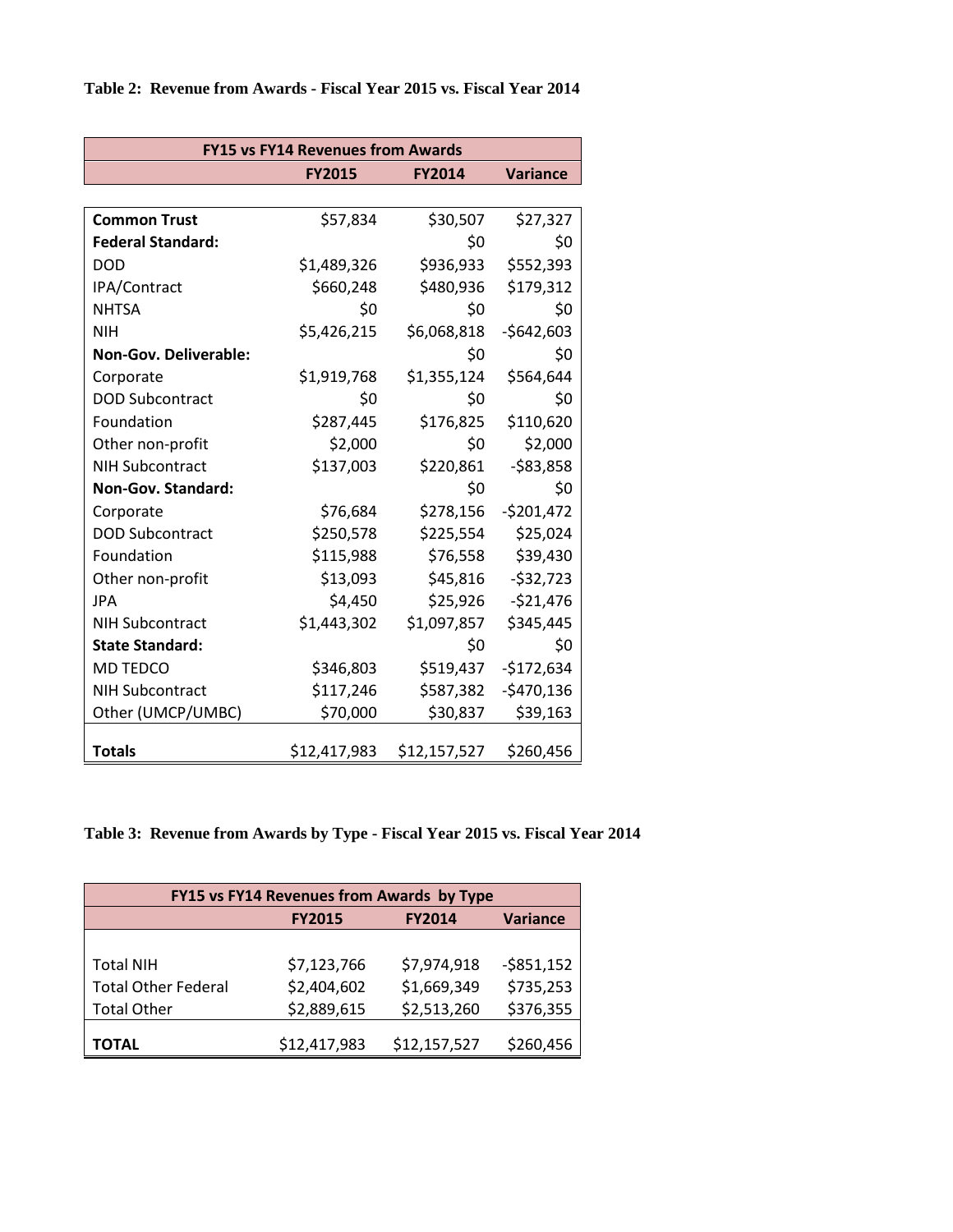#### **Table 4: Grant Proposal Submissions (excluding non-competitive renewals & transfers) Fiscal Year 2015 vs. Fiscal Year 2014**

|                                         | <b>FY2015</b>  |                  | FY2014      |         |
|-----------------------------------------|----------------|------------------|-------------|---------|
| <b>Type</b>                             | # submitted    | # funded TO DATE | # submitted | #funded |
| NIH direct -Research                    | 19             | 3                | 13          | 1       |
| NIH direct - Training                   | 1              | 0                | 1           | 0       |
| NIH direct - Fellowship                 | 2              | 0                | O           | O       |
| NIH subcontract -Research               | 10             | 3                | 4           |         |
| NIH subcontract -Clin. Trial            | 0              | 0                | 5           | 4       |
| Other Federal direct -Research          | 9              | 1                | 4           | 2       |
| Other Federal direct -IPA               | 6              | 5                | 3           | 2       |
| Other Federal direct - Clin. Trial      | 1              | 0                | O           | O       |
| Other Federal subcontract -Research     | 2              | 2                | 1           | 1       |
| Other Federal subcontract -Training     | 2              | 2                | 2           | 2       |
| <b>ALL FEDERAL</b>                      | 52             | 16               | 33          | 13      |
| <b>MD TEDCO direct -Research</b>        | 4              | $\mathbf{1}$     | 7           | 1       |
| MD TEDCO direct -Fellowship             | 3              | 2                | 0           | 0       |
| MD TEDCO subcontract -Research          | 2              | 1                | 3           | 3       |
| Corporate - Research                    | 0              | 0                |             | 1       |
| Corporate - Clin. Trial                 | 26             | 22               | 12          | 12      |
| Assoc./Foundation direct -Research      | 11             | 6                | 13          | 9       |
| Assoc./Foundation direct -Fellowship    | 4              | 0                | 5           | 2       |
| Assoc./Foundation direct -Clin. Trial   | 0              | 0                | 2           | 2       |
| Assoc./Foundation direct -IPA           | ŋ              | O                | 1           | 1       |
| Assoc./Foundation subcontract -Research | 2              | 1                | 0           | 0       |
| Hospitals                               | 1              | 1                | n           | 0       |
| <b>Public Universities</b>              | 2              | 1                | 2           | 2       |
| UMD internal seed funding               | $\overline{2}$ | $\mathfrak{p}$   | 1           | 1       |
| <b>ALL NON-FEDERAL</b>                  | 57             | 37               | 48          | 34      |
| <b>TOTAL</b>                            | 109            | 53               | 81          | 47      |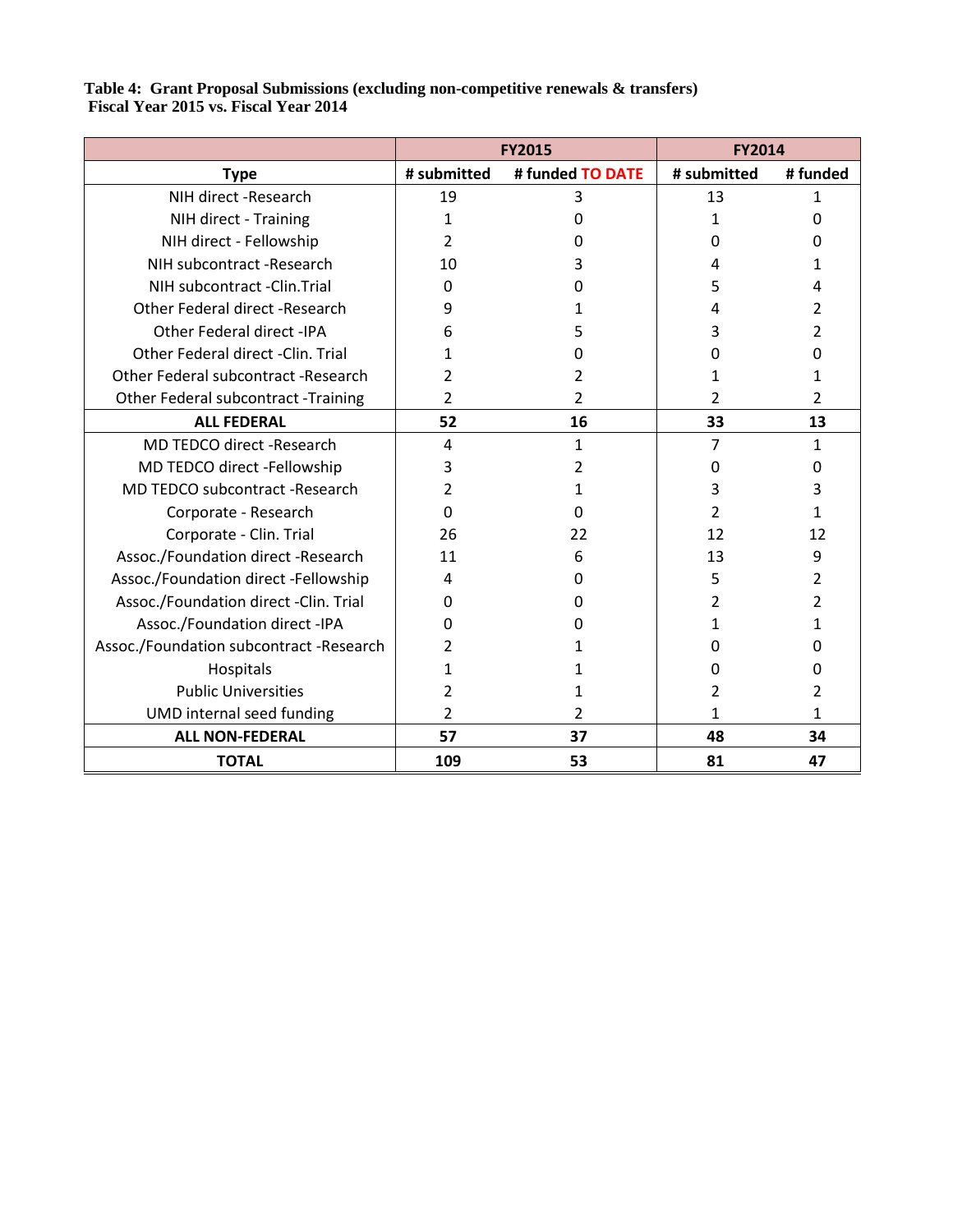#### **Table 5: Revenue from Federal Awards by Department/Program Fiscal Year 2015 vs. Fiscal Year 2014**

| <b>FY15 Revenues from Federal Awards by Department/Program</b> |             |             |             |              |
|----------------------------------------------------------------|-------------|-------------|-------------|--------------|
|                                                                |             |             |             |              |
|                                                                | Surgery     | <b>CVID</b> | Trauma      | <b>Total</b> |
| NIH- direct                                                    | \$2,976,718 | \$2,306,624 | \$142,873   | \$5,426,215  |
| NIH-subcontract                                                | \$1,312,317 | \$283,080   | \$102,154   | \$1,697,551  |
| <b>Total NIH</b>                                               | \$4,289,035 | \$2,589,704 | \$245,027   | \$7,123,766  |
| Other Federal- direct                                          | \$1,029,447 | \$332,898   | \$787,229   | \$2,149,574  |
| Other Federal- subcontract                                     | \$251,000   | \$4,000     | \$28        | \$255,028    |
| <b>Total Other Federal</b>                                     | \$1,280,447 | \$336,898   | \$787,257   | \$2,404,602  |
| <b>TOTAL FEDERAL</b>                                           | \$5,569,482 | \$2,926,602 | \$1,032,284 | \$9,528,368  |

| FY14 Revenues from Federal Awards by Department/Program |             |             |             |             |
|---------------------------------------------------------|-------------|-------------|-------------|-------------|
|                                                         |             |             |             |             |
|                                                         | Surgery     | <b>CVID</b> | Trauma      | Total       |
| NIH- direct                                             | \$3,861,759 | \$2,021,066 |             | \$5,882,825 |
| NIH-subcontract                                         | \$1,210,425 | \$322,747   | \$558,921   | \$2,092,093 |
| <b>Total NIH</b>                                        | \$5,072,184 | \$2,343,813 | \$558,921   | \$7,974,918 |
| Other Federal- direct                                   | \$693,489   |             | \$724,380   | \$1,417,869 |
| Other Federal- subcontract                              | \$208,505   | \$2,600     | \$40,375    | \$251,480   |
| <b>Total Other Federal</b>                              | \$901,994   | \$2,600     | \$764,755   | \$1,669,349 |
| TOTAL FEDERAL                                           | \$5,974,178 | \$2,346,413 | \$1,323,676 | \$9,644,267 |

# **EDUCATION**

- Strong match with class of interns for FY 2016 from the following programs: New York Medical College, Drexel University College of Medicine, University of Rochester School of Medicine & Dentistry, American University of Beirut, Rutgers, and West Virginia University School of Medicine.
- **Incoming Preliminary General Surgery Residents matched from the following King Saud** University, East Tennessee State University College of Medicine, State University of New York Upstate Medical University, Universidad de San Martin de Porres Facultad de Medicina Humana, University of Science, Arts, and Technology, Sri Ramachandra Medical College, and Nnamdi Azikiwe University College of Health Sciences.
- Our graduating FY15 class matched into the following fellowships,
	- o Jefferson University-Vascular Surgery
	- o Johns Hopkins University-CT Surgery
	- o Ohio State University-Vascular Surgery
	- o Brown-Pediatric Surgery
	- o Elvis Presley Memorial, Nashville-Trauma/Critical Care
	- o Roswell Park-Surgical Oncology
- $\blacksquare$  Medical Student shelf exam scores of 51<sup>st</sup> percentile nationally.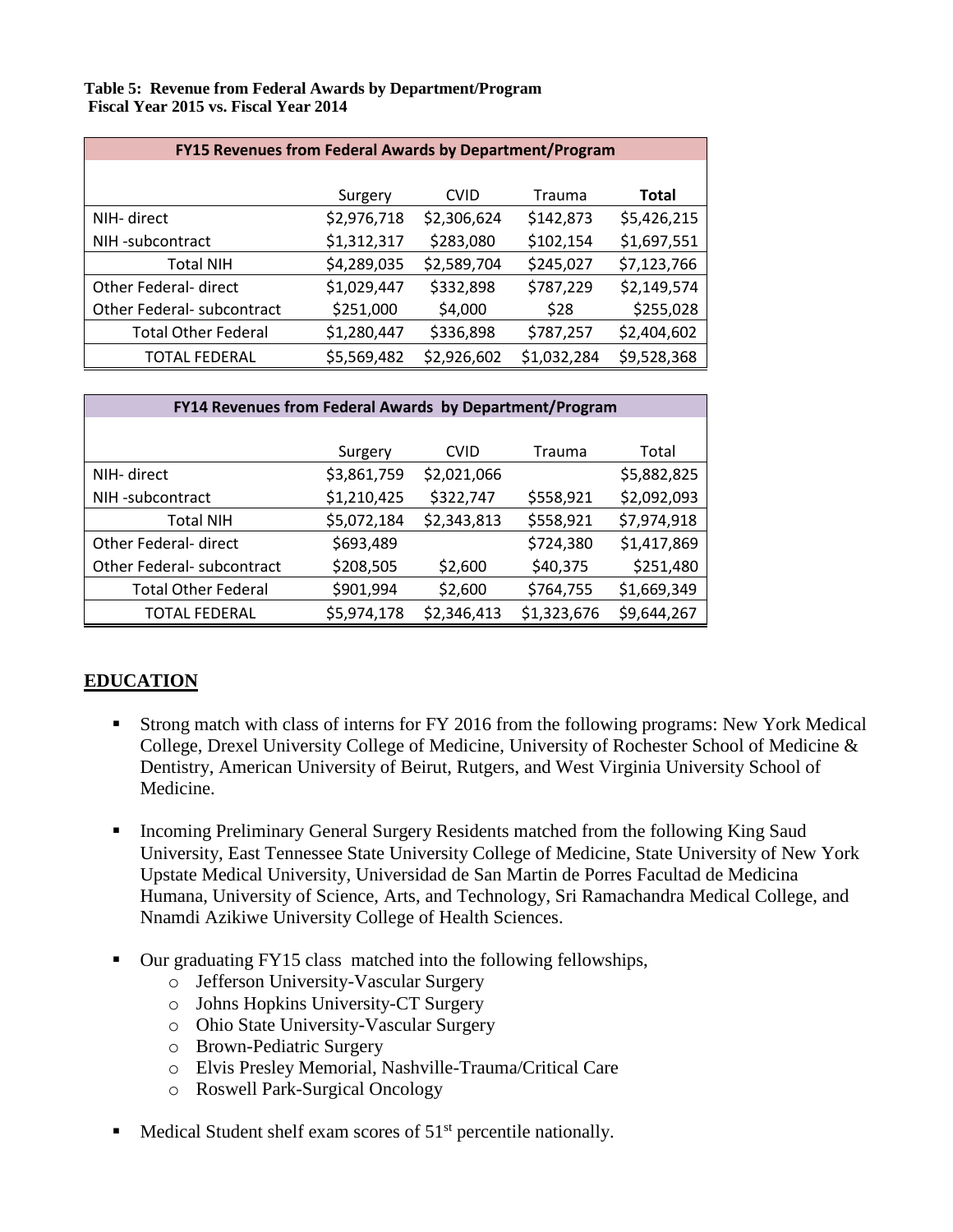- Graduated in FY15, the first resident from the integrated I6 Program, Zachary Kon.
- The undergraduate and graduate educational programs continue to provide quality learning experiences. The residency program graduates successfully match into quality fellowships and the fellowship graduates attain excellent employment opportunities.

### **FACULTY RECRUITMENT AND ACADEMIC ACTIVITIES**

- Dr. Joseph Friedberg joined us in February, 2015 as the Professor and Chief of the Thoracic Surgery division. He was the Director of the Mesothelioma & Pleural Disease program at Penn. He brought with him Dr. Shamus Carr from the University of Utah. Together they are building the Mesothelioma Center at UMMC. Joe is also expanding existing programs with the Thoracic Surgery division and building networks throughout the UMMS system hospitals, the State of MD and surroundings states. He is extremely energetic, has superb collaboration and networking skills and is a wonderful additional to our senior department leadership team.
- Dr. Mohummad Siddiqui joined us in July, 2014 as Assistant Professor and Director of Urologic Robotic Surgery in the division of Urology. He is leading the prostate cancer focal therapy study which will use MRI fusion technology to precisely locate a prostate tumor and directly treat it without having to remove the entire prostate.
- Dr. Kimberly Lumpkin joined us in September, 2014 as Assistant Professor in the division of Pediatric Surgery and Associate Director of the General Surgery Residency Program.
- Dr. Pablo Sanchez joined us in December, 2014 as Assistant Professor in the division of Cardiac Surgery.
- Dr. Nader Hanna was appointed the UMSJMC Cancer Center Director in April, 2015.
- Dr. Nelson Goldberg elected Chief of Surgery at Chestertown and appointed Chief of Plastic Surgery at BWMC

### **FY2015 Recruitments**

| Josue-Alvarez-Casas,<br>MD | Transplant |
|----------------------------|------------|
| James Brown, MD            | Cardiac    |
| M. Minhaj Siddiqui,<br>MD  | Urology    |
| Kimberly Lumpkins,<br>MD   | Pediatric  |
| Shamus Carr, MD            | Thoracic   |
| Pablo Sanchez, MD          | Cardiac    |
| Joseph Friedberg, MD       | Thoracic   |
| David Bruno, MD            | Transplant |
| Amelia Pasley, MD          | Shock      |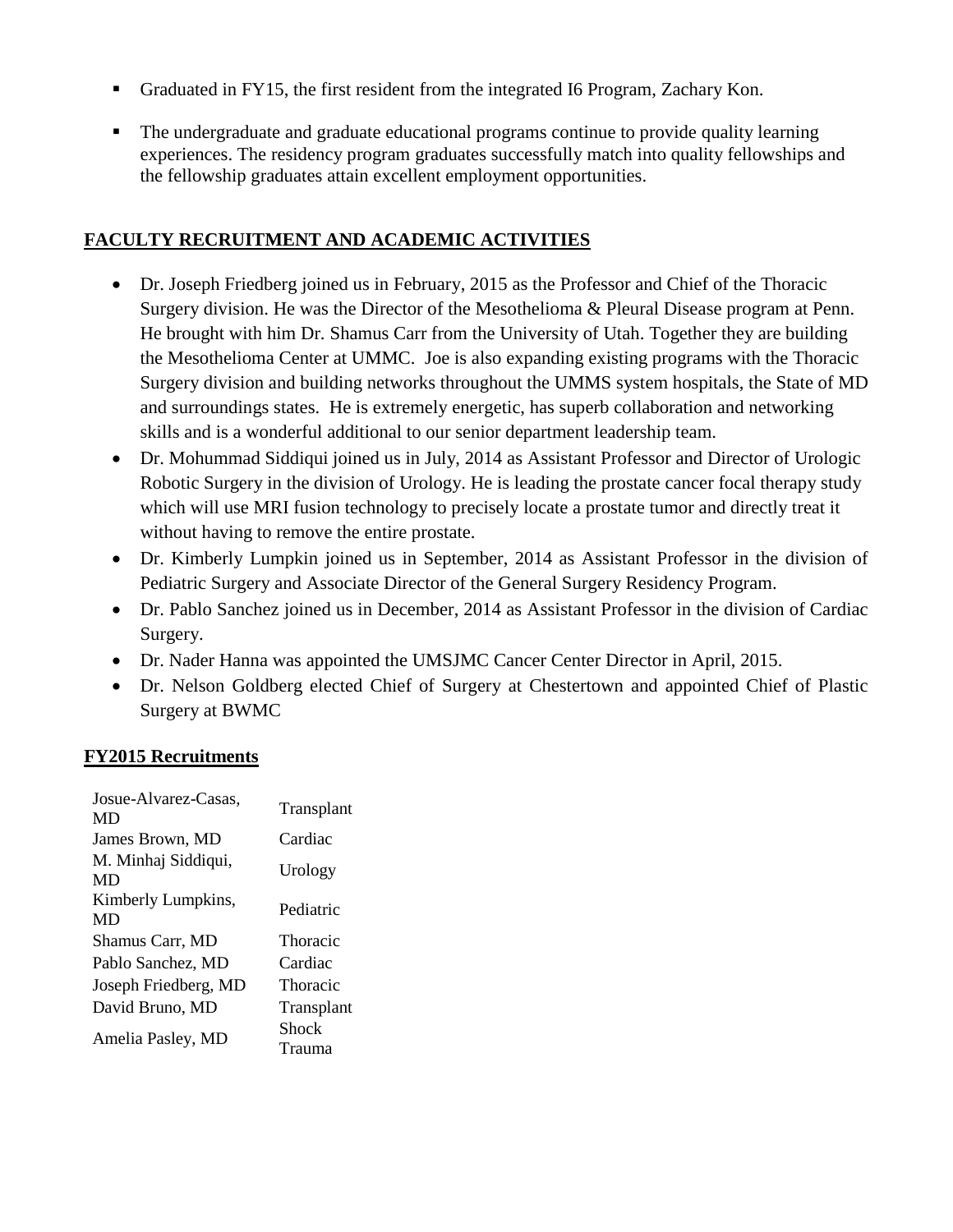### **FY2015 Departures**

| •Srinevas Reddy, MD     | General/Surg Onc    |
|-------------------------|---------------------|
| •Zhongjun 'Jon' Wu, PhD | Cardiac             |
| •Kapil Gopal, MD        | Vascular            |
| •Faisal Cheema, PhD     | Cardiac             |
| •Samuel Alaish, MD      | Pediatric           |
| •Keshava Rajagopal, MD  | Cardiac             |
| •Teng Lee, MD           | Cardiac             |
| •Shani Belgrave, MD     | General/Surg Onc    |
| •Leigh Ann Slater, MD   | <b>Shock Trauma</b> |

### **Divisional Updates:**

Cardiac Surgery:

- New collaborative program with St. Joseph's Hospital: STS 3-Star
- Robin Pierson named Senior Associate Chair for Research
- Bart Griffith: Golden Apple Teaching Award
- E Zachary Kon  $1<sup>st</sup>$  graduate of the 6-yr Cardiothoracic Surgery integrated training program joins us as an Assistant Professor in FY16
- Jim Donahue appointed Associate Program Director for the Integrated Cardiothoracic Surgery Residency Program

General and Oncologic Surgery

• John Olson, M.D., Ph.D – named to American Surgical Association.

Plastic Surgery

- **Exercise Sheri Slezak, M.D. Elected Chairman of the American Board of Plastic Surgery**
- University of Maryland Center for Cosmetic Surgery
- Devinder Singh: Chair, Maryland Board of Medicine

### Thoracic Surgery

- Linda Martin Awarded Carolyn Reed Traveling Fellowship
- Jim Donohue completed Tour in Afganistan

### Transplantation

- Jonathan Bromberg, M.D., Ph.D. Established Basic Science Investigator Award from the American Society of Transplantation
- Living donor liver transplant program initiated
- $\blacksquare$  #2 in the U.S. in kidney transplant volume
- Liver survival 96% under Dr. Barth's leadership
- Jonathan Bromberg received the National Kidney Foundation of MD Kidney Champion Award
- John LaMattina received The Daily Record's Very Important Professionals Successful by 40 Award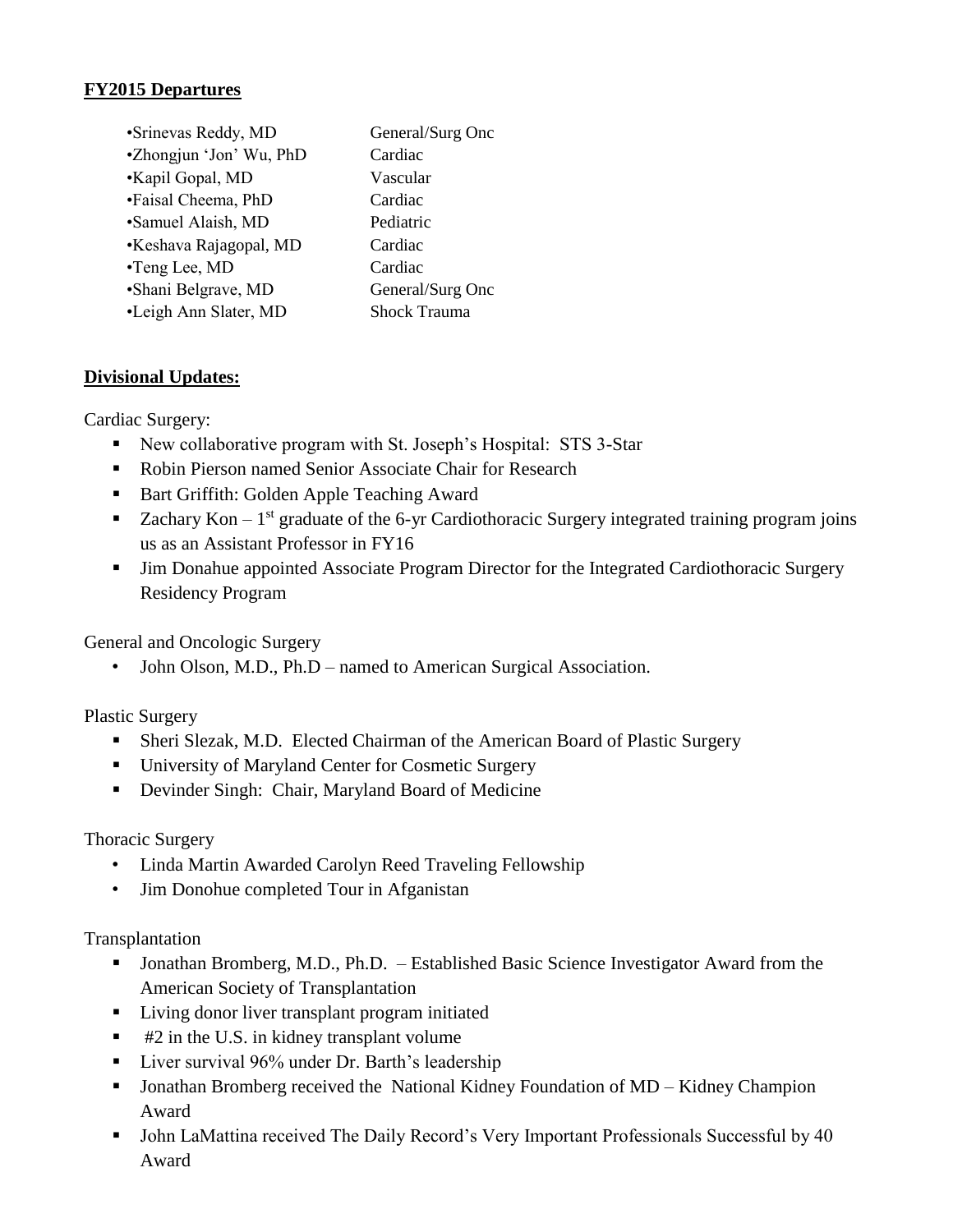**•** John LaMattina – Top Poster of Distinction (American Society of Transplant Surgeons –  $14<sup>th</sup>$ Annual State of the Art Winter Symposion & 2014 World Transplant Congress

### Trauma

- Tom Scalea elected President –elect AATS
- Sharon Henry ACS ATLS course director
- Jim O'Connor promoted to Professor
- Jay Menaker appointed head Lung Resuscitation Unit (LRU)

### Vascular

- Fenestrated Aortic Program to begin FY15
- Aortic Center in collaboration with Cardiac Surgery
- 2 of 2 residents matched into Vascular Surgery Fellowships for FY15 (Siefert and Arosemana)

### **Other Notable Faculty Activities**

Dr. Gammie was named the University of Maryland – Baltimore's Entrepreneur of the Year

### **Baltimore 2014 Best Doctors:**

Cardiac:

Finney, RC Stewart - UMSJ Gammie, James Griffith, Bartley Kaushal, Sunjay - Pediatric Pollock, Stephen – UMSJ General: Drogula, Cynthia – BWMC Kavic, Stephen Kligman, Mark Colo-Rectal: Bafford, Andrea Hepatobiliary: Hanish, Steven Pediatric Surgery: Moore, James Strauch, Eric Voight, Roger Plastic Surgery: Slezak, Sheri Surgical Oncology: Alexander, H.R. Boutros, Cherif – BWMC Transplant – Kidney, Pancreas, Liver: Barth, Rolf